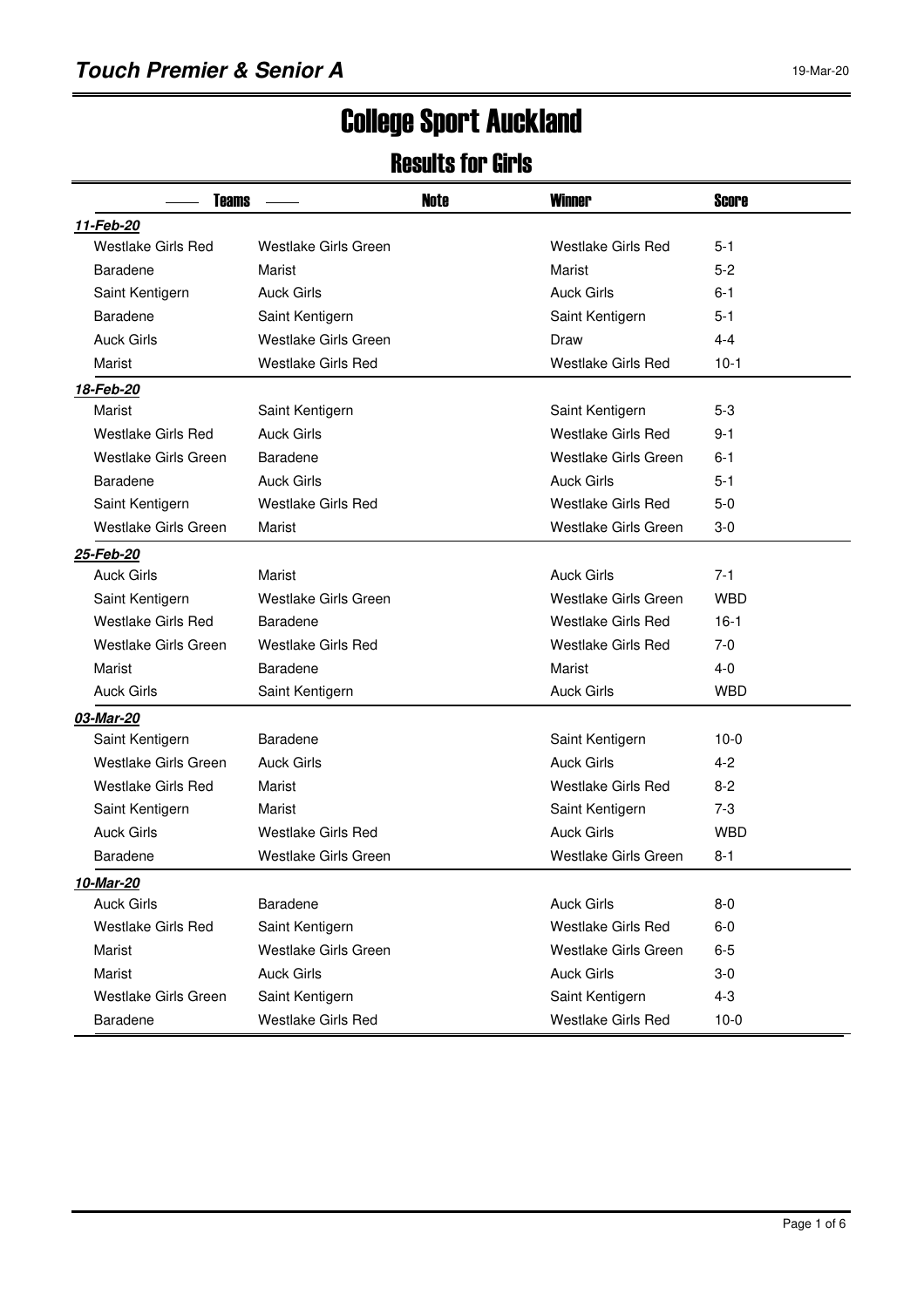| <b>Points Table</b>  | <b>Played</b> | <b>Win</b>     | <b>Loss</b> | <b>Draw</b> | For | <b>Against</b> | <b>Points</b> |
|----------------------|---------------|----------------|-------------|-------------|-----|----------------|---------------|
| Westlake Girls Red   | 10            | 9              |             | 0           | 76  | 11             | 27            |
| <b>Auck Girls</b>    | 10            | 8              |             |             | 48  | 18             | 27            |
| Westlake Girls Green | 10            | 5              | 4           |             | 38  | 31             | 21            |
| Saint Kentigern      | 10            | 5              | 5           | 0           | 32  | 37             | 18            |
| Marist               | 10            | $\overline{2}$ | 8           | 0           | 24  | 51             | 14            |
| Baradene             | 10            | $\Omega$       | 10          | 0           |     | 77             | 10            |
|                      |               |                |             |             |     |                |               |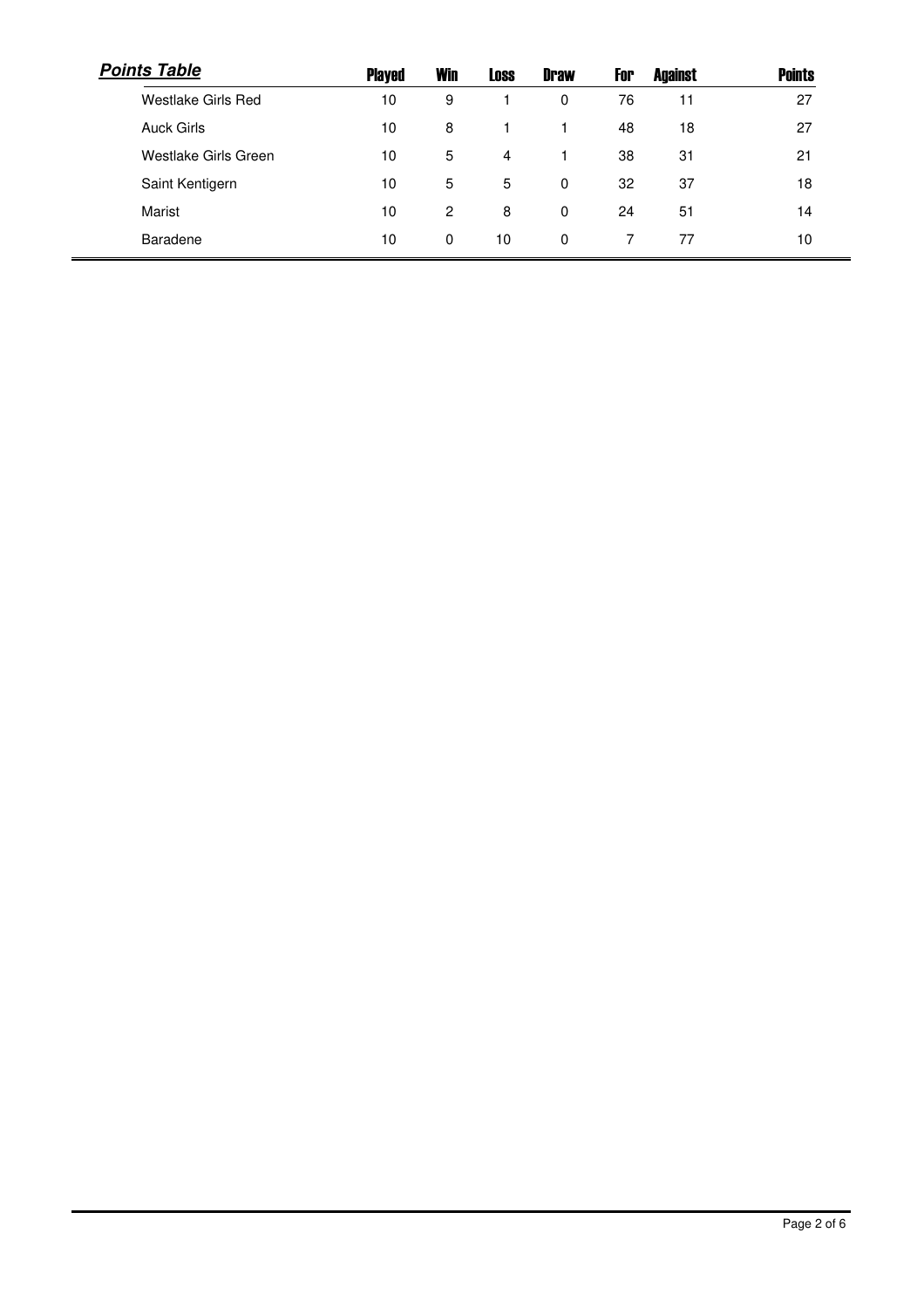### Results for Boys

| <b>Teams</b>         |                      |               | <b>Note</b>    |                         | <b>Winner</b> |                      |                | <b>Score</b> |               |  |
|----------------------|----------------------|---------------|----------------|-------------------------|---------------|----------------------|----------------|--------------|---------------|--|
| 11-Feb-20            |                      |               |                |                         |               |                      |                |              |               |  |
| St Paul's            | King's               |               |                |                         | King's        |                      |                | $6 - 2$      |               |  |
| Mt Albert            | Sacred Heart         |               |                |                         | Sacred Heart  |                      |                | $10-1$       |               |  |
| <b>Westlake Boys</b> | St Peter's           |               |                |                         |               | <b>Westlake Boys</b> |                | $8 - 3$      |               |  |
| Auck Grammar         | <b>Bye</b>           |               |                |                         |               |                      |                |              |               |  |
| St Paul's            | Mt Albert            |               |                |                         | St Paul's     |                      |                | $5-2$        |               |  |
| King's               | <b>Westlake Boys</b> |               |                |                         | King's        |                      |                | $7-6$        |               |  |
| Sacred Heart         | Auck Grammar         |               |                |                         |               | Auck Grammar         |                | $8 - 1$      |               |  |
| St Peter's           | <b>Bye</b>           |               |                |                         |               |                      |                |              |               |  |
| 18-Feb-20            |                      |               |                |                         |               |                      |                |              |               |  |
| Auck Grammar         | <b>Westlake Boys</b> |               |                |                         |               | Auck Grammar         |                | $5 - 4$      |               |  |
| Mt Albert            | St Peter's           |               |                |                         | St Peter's    |                      |                | $6-3$        |               |  |
| Sacred Heart         | St Paul's            |               |                |                         | Sacred Heart  |                      |                | $5-3$        |               |  |
| King's               | <b>Bye</b>           |               |                |                         |               |                      |                |              |               |  |
| <b>Westlake Boys</b> | Mt Albert            |               |                |                         |               | <b>Westlake Boys</b> |                | $8 - 2$      |               |  |
| Auck Grammar         | St Paul's            |               |                |                         | Draw          |                      |                | $5-5$        |               |  |
| St Peter's           | King's               |               |                |                         | King's        |                      |                | $10-2$       |               |  |
| Sacred Heart         | <b>Bye</b>           |               |                |                         |               |                      |                |              |               |  |
| 25-Feb-20            |                      |               |                |                         |               |                      |                |              |               |  |
| St Peter's           | Auck Grammar         |               |                |                         |               | Auck Grammar         |                | $4 - 1$      |               |  |
| Sacred Heart         | <b>Westlake Boys</b> |               |                |                         |               | <b>Westlake Boys</b> |                | $8 - 4$      |               |  |
| King's               | Mt Albert            |               |                |                         | King's        |                      |                | $8 - 1$      |               |  |
| St Paul's            | Bye                  |               |                |                         |               |                      |                |              |               |  |
| St Peter's           | Sacred Heart         |               |                |                         | Sacred Heart  |                      |                | $6 - 3$      |               |  |
| Auck Grammar         | King's               |               |                |                         | King's        |                      |                | $7-6$        |               |  |
| <b>Westlake Boys</b> | St Paul's            |               |                |                         |               | <b>Westlake Boys</b> |                | $4 - 2$      |               |  |
| Mt Albert            | <b>Bye</b>           |               |                |                         |               |                      |                |              |               |  |
| 03-Mar-20            |                      |               |                |                         |               |                      |                |              |               |  |
| King's               | Sacred Heart         |               |                |                         | King's        |                      |                | $4 - 3$      |               |  |
| St Paul's            | St Peter's           |               |                |                         | St Paul's     |                      |                | $8 - 6$      |               |  |
| Mt Albert            | Auck Grammar         |               |                |                         |               | Auck Grammar         |                | $9-0$        |               |  |
| <b>Westlake Boys</b> | Bye                  |               |                |                         |               |                      |                |              |               |  |
| <b>Points Table</b>  |                      | <b>Played</b> | <b>Win</b>     | <b>Loss</b>             | <b>Draw</b>   | For                  | <b>Against</b> |              | <b>Points</b> |  |
| King's               |                      | 6             | 6              | $\pmb{0}$               | 0             | 42                   | 20             |              | 18            |  |
| Auck Grammar         |                      | 6             | 4              | 1                       | 1             | 37                   | 18             |              | 15            |  |
| <b>Westlake Boys</b> |                      | 6             | 4              | $\overline{\mathbf{c}}$ | 0             | 38                   | 23             |              | 14            |  |
| Sacred Heart         |                      | 6             | 3              | 3                       | 0             | 29                   | 27             |              | 12            |  |
| St Paul's            |                      | 6             | $\overline{c}$ | 3                       | 1             | 25                   | 28             |              | 11            |  |
| St Peter's           |                      | 6             | 1              | 5                       | 0             | 21                   | 39             |              | 8             |  |
| Mt Albert            |                      | 6             | $\pmb{0}$      | 6                       | 0             | $\boldsymbol{9}$     | 46             |              | 6             |  |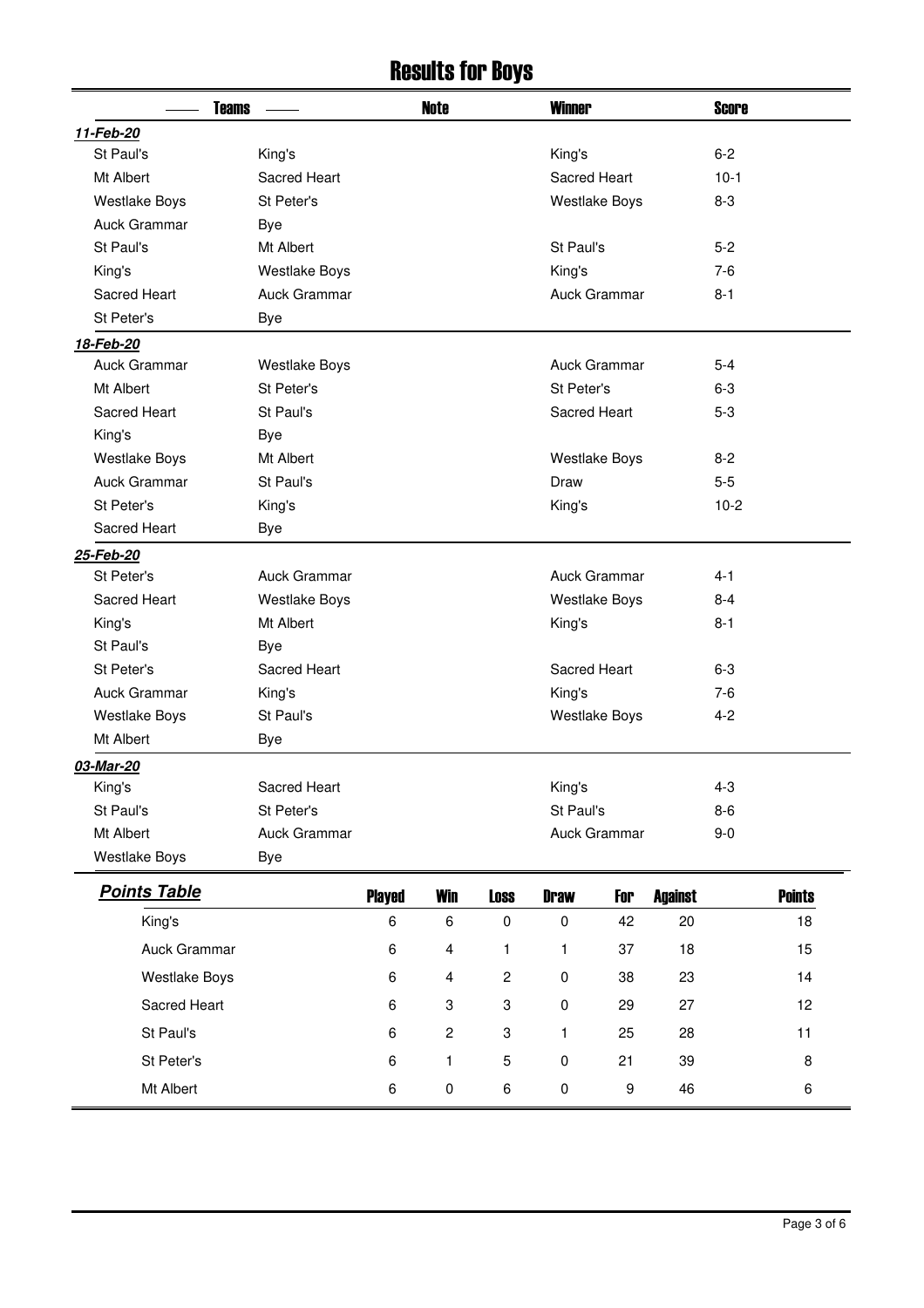# Results for Boys Top 4

|                      | <b>Teams</b>         |               | Note           |             | <b>Winner</b> |                      |                | <b>Score</b> |               |
|----------------------|----------------------|---------------|----------------|-------------|---------------|----------------------|----------------|--------------|---------------|
| 03-Mar-20            |                      |               |                |             |               |                      |                |              |               |
| King's               | Sacred Heart         |               |                |             | King's        |                      |                | $5 - 4$      |               |
| <b>Westlake Boys</b> | Auck Grammar         |               |                |             |               | <b>Westlake Boys</b> |                | $5 - 4$      |               |
| 10-Mar-20            |                      |               |                |             |               |                      |                |              |               |
| <b>Westlake Boys</b> | Sacred Heart         |               |                |             |               | <b>Westlake Boys</b> |                | $4 - 3$      |               |
| Auck Grammar         | King's               |               |                |             |               | Auck Grammar         |                | $6-5$        |               |
| Sacred Heart         | Auck Grammar         |               |                |             | Draw          |                      |                | $5 - 5$      |               |
| King's               | <b>Westlake Boys</b> |               |                |             | King's        |                      |                | $7-5$        |               |
| <b>Points Table</b>  |                      | <b>Played</b> | <b>Win</b>     | <b>Loss</b> | <b>Draw</b>   | For                  | <b>Against</b> |              | <b>Points</b> |
| King's               |                      | 3             | $\overline{2}$ |             | $\Omega$      | 17                   | 15             |              | 7             |
| <b>Westlake Boys</b> |                      | 3             | $\overline{c}$ |             | 0             | 14                   | 14             |              | 7             |
| Auck Grammar         |                      | 3             | 1              |             | 1             | 15                   | 15             |              | 6             |
| Sacred Heart         |                      | 3             | 0              | 2           | 1             | 12 <sup>2</sup>      | 14             |              | 4             |

## Results for Boys Bottom 3

|                     | <b>Teams</b> |                | <b>Note</b>    |                | <b>Winner</b> |     |                | <b>Score</b> |                |
|---------------------|--------------|----------------|----------------|----------------|---------------|-----|----------------|--------------|----------------|
| 03-Mar-20           |              |                |                |                |               |     |                |              |                |
| St Paul's           | Mt Albert    |                |                |                | St Paul's     |     |                | $5-3$        |                |
| St Peter's          | Bye          |                |                |                |               |     |                |              |                |
| 10-Mar-20           |              |                |                |                |               |     |                |              |                |
| St Peter's          | St Paul's    |                |                |                | St Paul's     |     |                | $4 - 2$      |                |
| Mt Albert           | Bye          |                |                |                |               |     |                |              |                |
| Mt Albert           | St Peter's   |                |                |                | St Peter's    |     |                | $5 - 2$      |                |
| St Paul's           | Bye          |                |                |                |               |     |                |              |                |
| <b>Points Table</b> |              | <b>Played</b>  | <b>Win</b>     | <b>Loss</b>    | <b>Draw</b>   | For | <b>Against</b> |              | <b>Points</b>  |
| St Paul's           |              | $\overline{c}$ | $\overline{c}$ | $\mathbf 0$    | $\mathbf 0$   | 9   | 5              |              | 6              |
| St Peter's          |              | $\overline{2}$ | 1              | 1              | $\mathbf 0$   | 7   | 6              |              | 4              |
| Mt Albert           |              | $\overline{2}$ | 0              | $\overline{2}$ | 0             | 5   | 10             |              | $\overline{c}$ |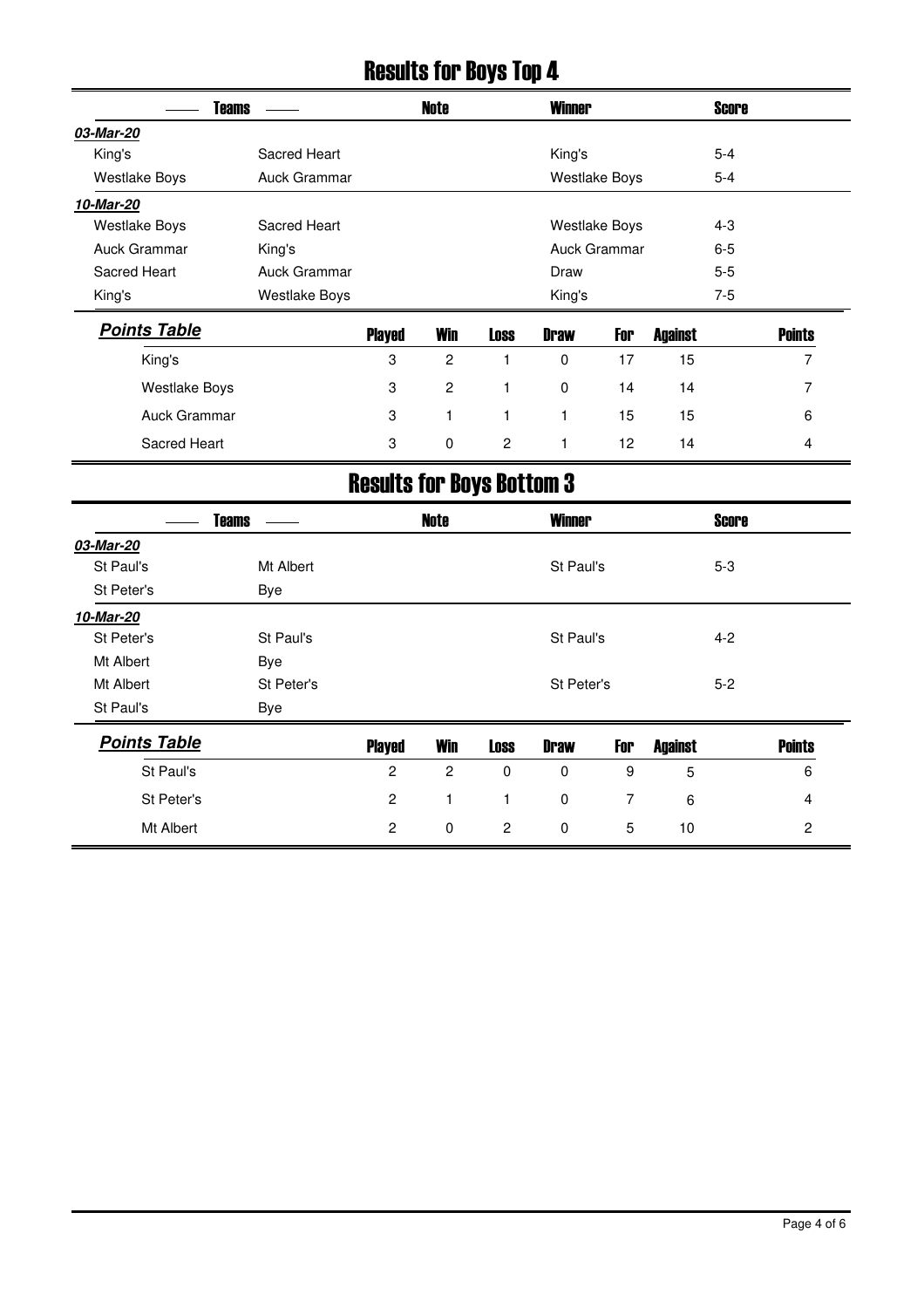### Results for Mixed Pool A

|                     | <b>Teams</b>   |               | <b>Note</b>    |                | <b>Winner</b> |                |                | <b>Score</b> |               |
|---------------------|----------------|---------------|----------------|----------------|---------------|----------------|----------------|--------------|---------------|
| 11-Feb-20           |                |               |                |                |               |                |                |              |               |
| Mahurangi           | Mt Albert Blue |               |                |                | Mahurangi     |                |                | $8-6$        |               |
| Kaipara             | Massey         |               |                |                | Massey        |                |                | $9 - 1$      |               |
| Kaipara             | Mt Albert Blue |               |                |                |               | Mt Albert Blue |                | $5-0$        |               |
| Massey              | Mahurangi      |               |                |                | Mahurangi     |                |                | $6-5$        |               |
| 18-Feb-20           |                |               |                |                |               |                |                |              |               |
| Mt Albert Blue      | Massey         |               |                |                | Massey        |                |                | $5 - 1$      |               |
| Mahurangi           | Kaipara        |               |                |                | Mahurangi     |                |                | $9 - 5$      |               |
| Massey              | Kaipara        |               |                |                | Massey        |                |                | $8 - 5$      |               |
| Mt Albert Blue      | Mahurangi      |               |                |                | Mahurangi     |                |                | $7 - 1$      |               |
| 25-Feb-20           |                |               |                |                |               |                |                |              |               |
| Mahurangi           | Massey         |               |                |                | Mahurangi     |                |                | $6-5$        |               |
| Mt Albert Blue      | Kaipara        |               |                |                |               | Mt Albert Blue |                | <b>WBD</b>   |               |
| Kaipara             | Mahurangi      |               |                |                | Mahurangi     |                |                | <b>WBD</b>   |               |
| Massey              | Mt Albert Blue |               |                |                | Draw          |                |                | $7 - 7$      |               |
| <b>Points Table</b> |                | <b>Played</b> | <b>Win</b>     | <b>Loss</b>    | <b>Draw</b>   | For            | <b>Against</b> |              | <b>Points</b> |
| Mahurangi           |                | 6             | 6              | $\mathbf 0$    | $\mathbf 0$   | 41             | 22             |              | 18            |
| Massey              |                | 6             | 3              | $\overline{c}$ | 1             | 39             | 26             |              | 13            |
| Mt Albert Blue      |                | 6             | $\overline{c}$ | 3              | 1             | 25             | 27             |              | 11            |
| Kaipara             |                | 6             | 0              | 6              | 0             | 11             | 41             |              | 4             |

### Results for Mixed Pool B

| <b>Teams</b>        |                |               | <b>Note</b>  |             | <b>Winner</b> |                |                | <b>Score</b> |               |
|---------------------|----------------|---------------|--------------|-------------|---------------|----------------|----------------|--------------|---------------|
| 11-Feb-20           |                |               |              |             |               |                |                |              |               |
| Orewa               | Howick         |               |              |             | Orewa         |                |                | $5-2$        |               |
| Mt Albert Gold      | Waitakere      |               |              |             |               | Mt Albert Gold |                | $10-0$       |               |
| Mt Albert Gold      | Howick         |               |              |             |               | Mt Albert Gold |                | $6-0$        |               |
| Waitakere           | Orewa          |               |              |             | Orewa         |                |                | $9 - 2$      |               |
| 18-Feb-20           |                |               |              |             |               |                |                |              |               |
| Howick              | Waitakere      |               |              |             | Howick        |                |                | $6-3$        |               |
| Orewa               | Mt Albert Gold |               |              |             | Draw          |                |                | $5-5$        |               |
| Waitakere           | Mt Albert Gold |               |              |             |               | Mt Albert Gold |                | $8 - 0$      |               |
| Howick              | Orewa          |               |              |             | Orewa         |                |                | $5 - 2$      |               |
| 25-Feb-20           |                |               |              |             |               |                |                |              |               |
| Orewa               | Waitakere      |               |              |             | Orewa         |                |                | $9-3$        |               |
| Howick              | Mt Albert Gold |               |              |             |               | Mt Albert Gold |                | $7-3$        |               |
| Mt Albert Gold      | Orewa          |               |              |             |               | Mt Albert Gold |                | $5-3$        |               |
| Waitakere           | Howick         |               |              |             | Howick        |                |                | $6 - 2$      |               |
| <b>Points Table</b> |                | <b>Played</b> | <b>Win</b>   | <b>Loss</b> | <b>Draw</b>   | For            | <b>Against</b> |              | <b>Points</b> |
| Mt Albert Gold      |                | 6             | 5            | $\mathbf 0$ | 1             | 41             | 11             |              | 17            |
| Orewa               |                | 6             | 4            | 1           | 1             | 36             | 19             |              | 15            |
| <b>Howick</b>       |                | 6             | $\mathbf{2}$ | 4           | 0             | 19             | 28             |              | 10            |
| Waitakere           |                | 6             | 0            | 6           | 0             | 10             | 48             |              | 6             |